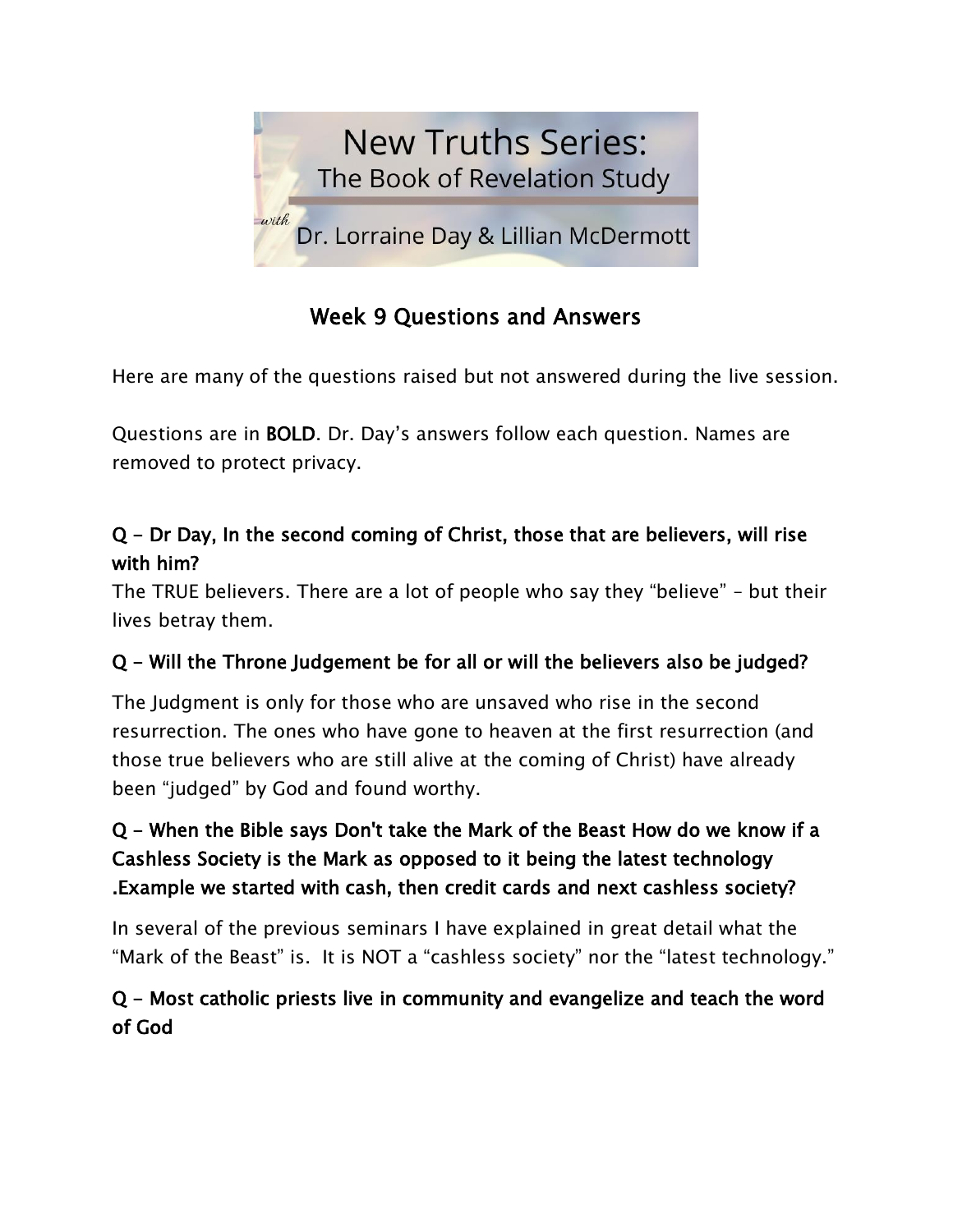Catholic priests agree NOT to marry, and their rituals almost always demand a certain amount of fasting. They are included in the group that God defines as living by a "doctrine of devils."

## Q - Dr Day, Are you saying that being Safe to Save means that we are not his children?

We are ALWAYS God's children because He created us all so He is the "father" of us all. But we are not Safe to Save UNTIL we measure up to HIS Standards.

### Q - I thought if we didn't eat the ideal diet it was still tolerated?

Not by God!

## Q - Dr Day, If I am a vegetarian does that mean since I eat some eggs and cheese that I am not safe to save?

What is God's ideal diet?

## Q – To Lillian, would you consider leading or organizing a class/group on this change in diet — being closer/obedient to God by how I/we eat. I need some fellowship in this area. Any ideas?

Sure… Please mark your calendar for November 13-15, 2020. I also have a Facebook group called Healthy Eating And Living "HEAL" Tribe. https://www.facebook.com/groups/JAXHEALTRIBE

## Q - I just want to make sure I have this right? We were all created to help save Satan?

I'm not sure where you came to that conclusion. I never said anything remotely like that.

## Q - Is Satan like the Prodigal Son? (Luke 15:11-32 or the 1? (Matthew 18:12- 14).

I never said anything like that either. And since I am the one taking the time to answer all the questions, could you please not make me look up all the texts too?

## Q - You mentioned White Christians starting America. Didn't they come here and Kill the Native Americans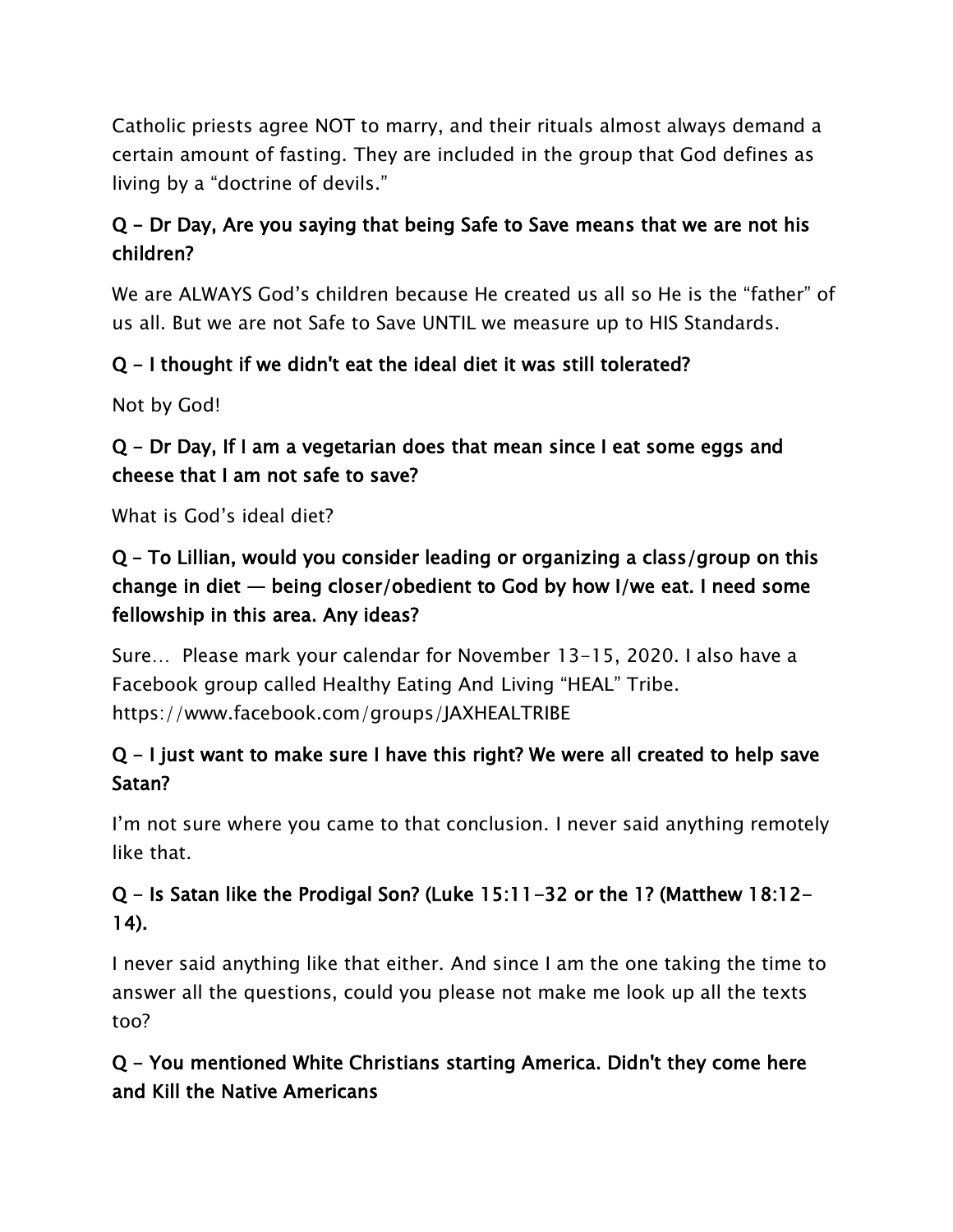I'm not saying they were perfect Christians. Do you have any friends or relatives who claim to be Christians yet are members of the military? What is the difference?

# Q - and then bring slaves from Africa to build the country

It was the Jews – and NOT the Whites (Christians or otherwise) who brought African slaves to America. You will see the proof in my up-coming book.

### $Q$  – and then not allow non whites to read the Bible or go to their White Churches. How is that Christian?

Are you aware that many emancipated black slaves became Slave owners, themselves, of both black and white slaves? The proof is in my up-coming book.

### Q – Dr. Day, where is the REAL Israel?

The word "Israel" means "upright with God." Those who are "upright with God" are the REAL "Israel."

### Q - My mom and I saw a video that said it's in Africa. Is this true?

No.

### Q - Israel is 3 idols, isis, ra, and el.

Isis and ra are both pagan gods. The word "el" means "God" in Hebrew.

## Q - If a Christian starts a business and the business becomes one of world's greatest companies how will the Illuminati approach him or her to make them bow to the illuminati and make the company logo a satanic logo, etc, etc

That business will NOT become "one of the world's greatest companies" UNLESS the owner signed on with the Illuminati.

## Q - Dr Day, my mother is 97 yrs old. She has been a Christian for her whole life and she eats meat every day, etc. You have said that "God is a Gentleman." Are you saying that she will have to reap for eating meat when she has been a dedicated Christian?

A "dedicated Christian" is one who does what God says (in the Bible) we should do. Does she keep the Seventh-day, Saturday, Sabbath holy? Does she pay her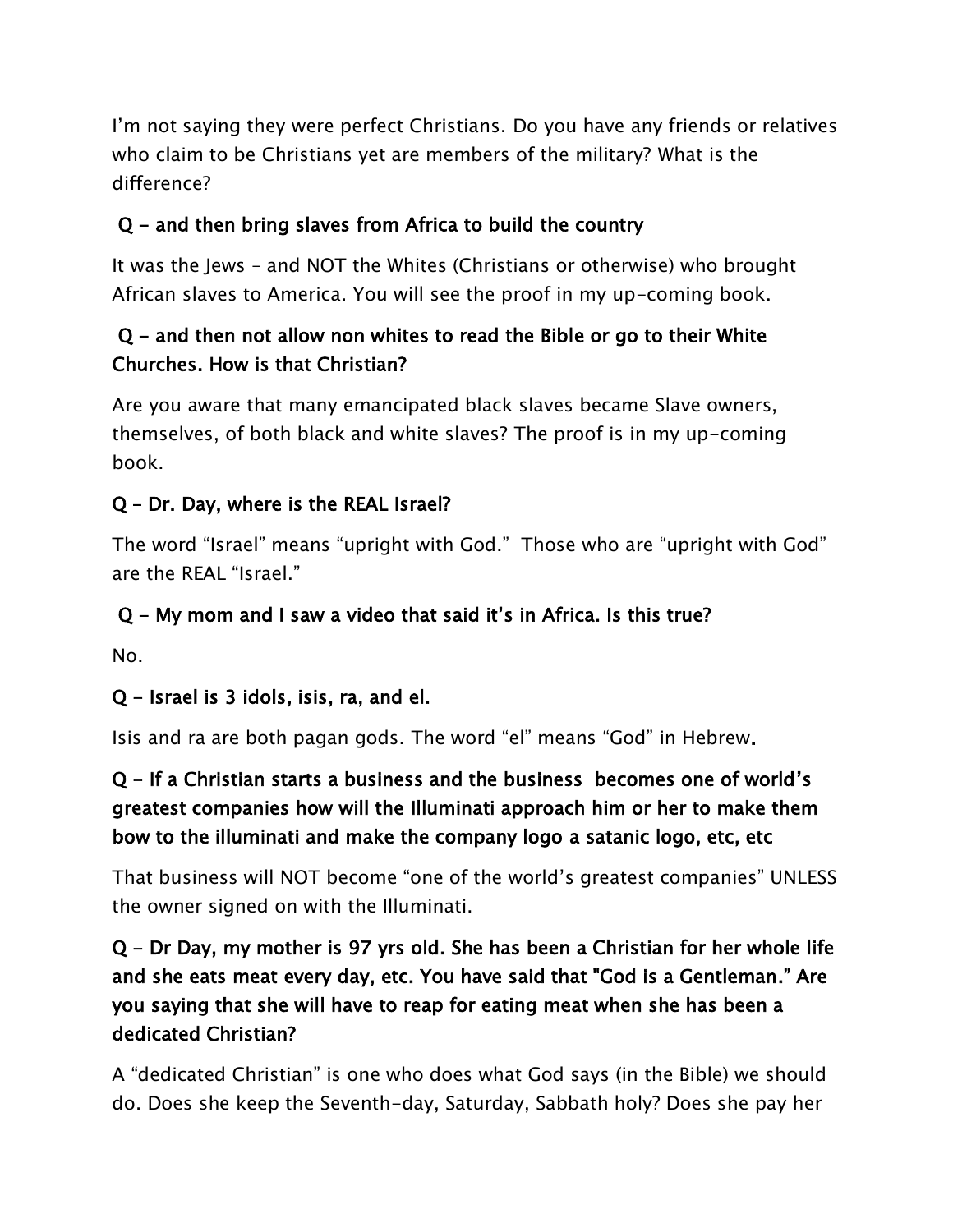tithe every month? How many times has she read her Bible clear through? Does she go to doctors? Does she take any drug medications?

How does she exhibit her dedication to God? Please tell me very specifically.

### Q - Is the repaying the double the double referring to reaping what you sow?

Yes.

#### Q - Who or what is the group that you say started Facebook and Microsoft?

DARPA developed both of them. You can look up DARPA on the internet.

### Q - When the one world order starts will Christians be able to continue to pray and worship God?

The New World Order/One World Government has ALRADY started. That's why they could shut down the entire world in one week! It just has not become totally visible. We are still allowed to continue to pray and worship God, but in the future (probably not too distant future) that will not be allowed.

## Q - Dr Day, the bible verse "If we confess our sins, he is faithful and just to forgive us from our sins and cleanse us from all unrighteousness" means what then? We are not cleansed?

How do you define "confess" – and how do you define "cleansed"?

## Q - Will God burn the sin out of Christians lives, even if we have repented and forgive ppl who sin against us?

The way God "burns" the sin out of a Christian's life is to let them reap the consequences of what they have done, so they learn not to do it again.

### Q - So we are not to store up for a rainy or hurricane or snow day?

I didn't say that. In fact, I DID say that we can store up for a natural disaster. But if you are planning to store up huge amounts of food or other things for the disasters that are coming from the Illuminati, someone will just come and steal them from you at gunpoint. Are YOU willing to kill them to stop that? What if 30 people storm your house to take your food?? At what point do you decide to trust the Lord to provide for you?

### Q - Are we to save for days of illness or Retirement?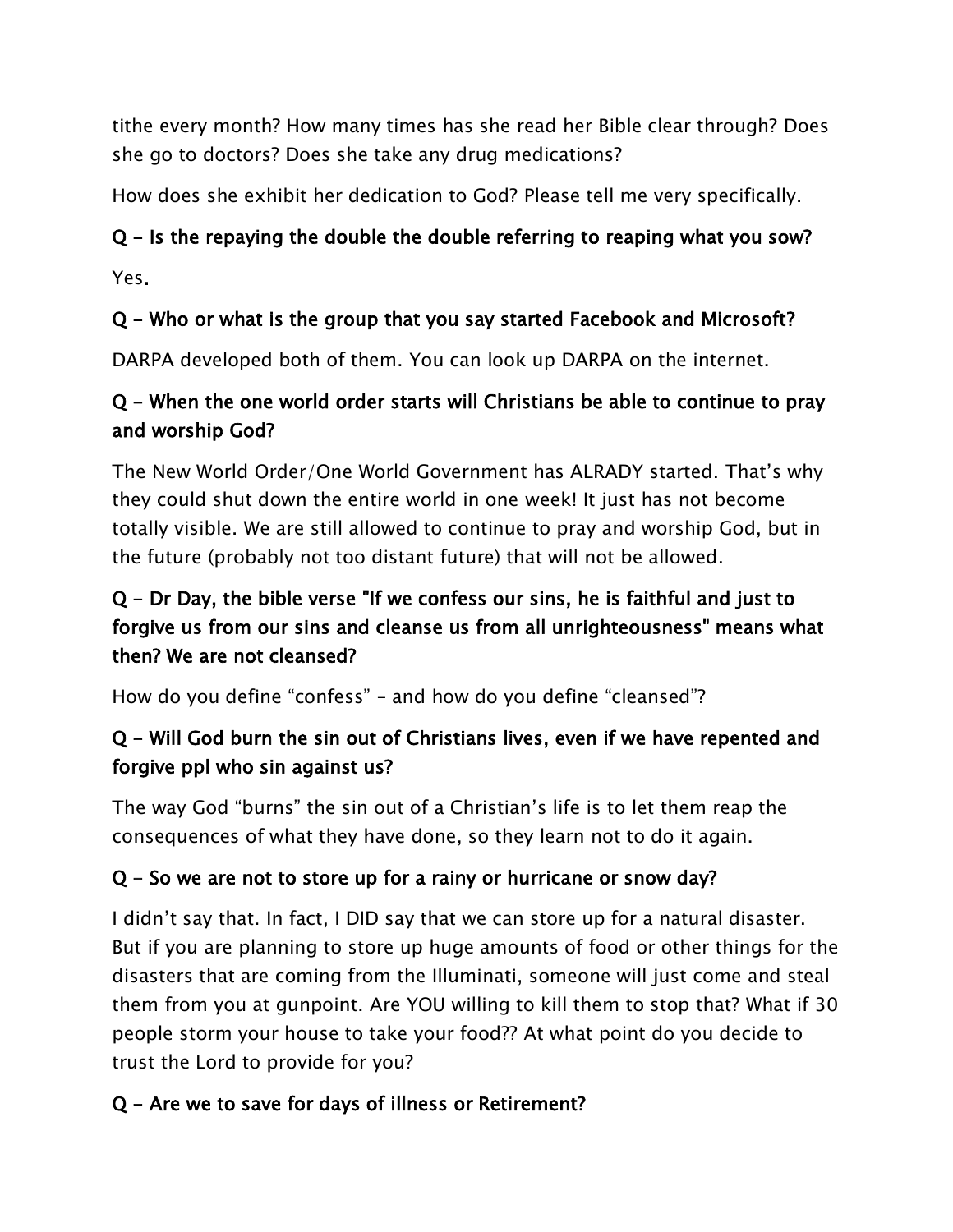Yes.

## Q - How do you explain the millions that die of hunger all over the world in 3rd world countries. We have no way to know how close they are to the Lord.

Of course, we do. If God promises that if you trust Him, "Your bread and water will be sure" – then these millions that die of hunger all over the world are have NOT been "trusting in Him."

## Q - How do you know the center of slavery will be in Israel or is now?

I have numerous articles from the newspapers and from the internet that say that, even newspapers from Israel are saying that.

## Q - Do you believe that Christians will be injected with this chip that they can steal our soul if God breath is in us?

YOU are the one who either accepts or rejects the chip. If you are a true Christian, you will reject it.

### Q - Dr Day, Would you explain how the vaccine can actually make you "owned"?

Please listen to the seminar again. I explained that.

### Q - What do you mean by patent us?

Please listen to the seminar again. I explained that.

### Q - Are you saying we will be cloned?

No.

### Q - Where will the Christians be while all the Satan worshipers are reaping all their bad?

With the Lord.

## Q - Dr Day, I have heard that Satan is wiley and is evil genius, does he/she not know that he will eventually have to reap all his evil?

No. He doesn't understand that. He thinks he is going to win.

### Q - If he is limited in his power, does he not know this?

When beings are evil, they can't think right.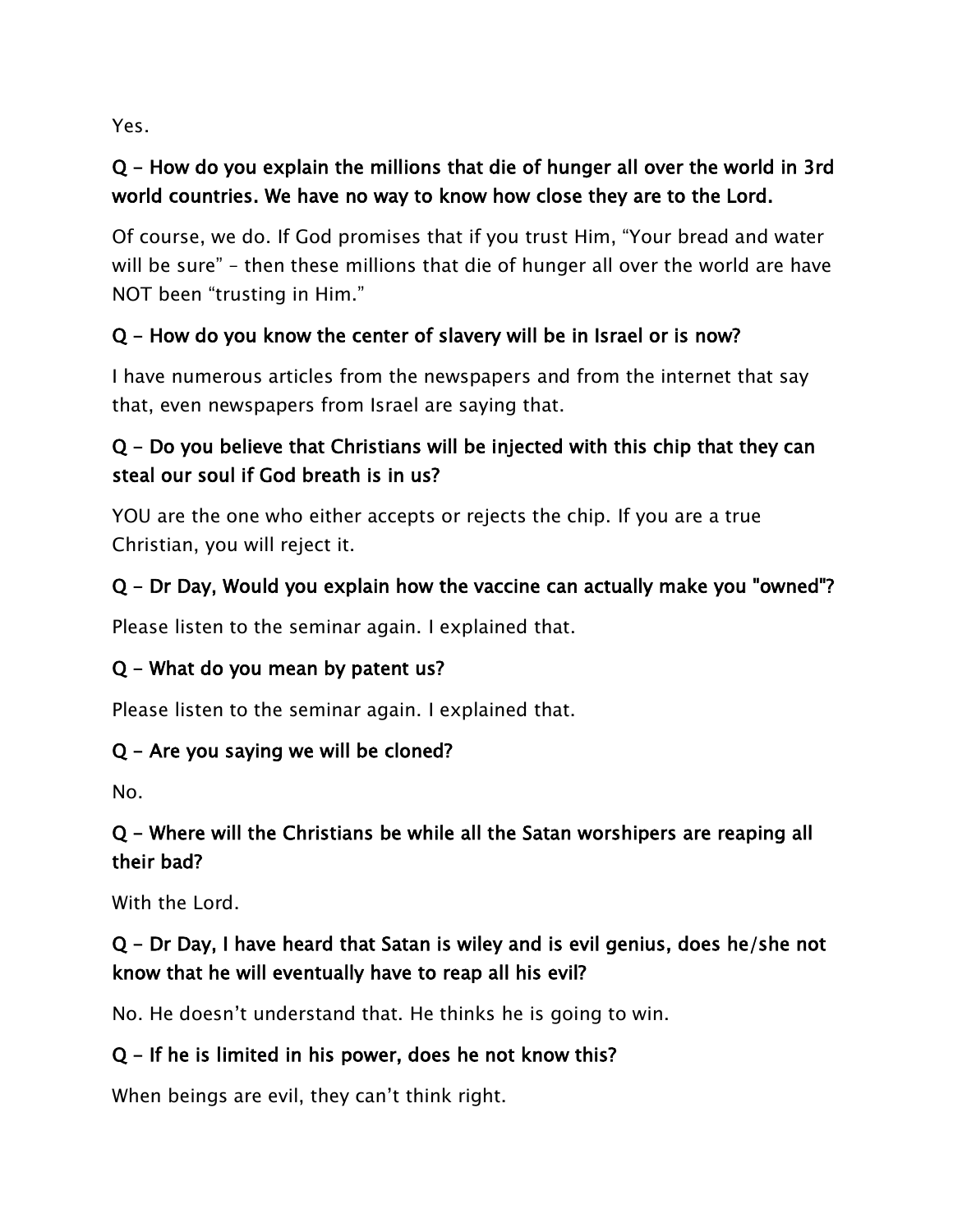### Q - How do you explain the Christian's that died from starvation in Russia?

Do you know their heart? Calling oneself a "Christian" doesn't automatically mean you are one.

## Q - Dr Day, In your opinion do you think this Election is the beginning of the violence and chaos that will take place in this country, or the election is just lots of hype by the MSM?

Are you not already aware of the massive violence and chaos that has occurred in Portland, Seattle, Minnesota and many other places? After the election, no matter who wins, it will only get MUCH worse!

### Q - I thought those new buildings were for the homeless to give them a place to live in Cali.

What new buildings are you referring to? The highrise buildings in the cities?

### Q - This will be in every state?

Probably.

### Q - Dr Day, I have heard you say that you can boost your immune system even after you have received chemo by juicing, following 10 steps of health.

First of all, let me say again – the Health Plan is NOT a "juicing" plan. And "following the 10 steps of health" means you have to CHANGE EVERYTHING – and I mean EVERYTHING – about your life.

### Q - Would you be able to boost your immune system so you would not get sick if you had to take the vaccine for your job?

If you take it willingly, you have turned your back on God, and you will not be able to overcome its ill effects – for THAT reason!

### Q - As ppl get tested for Covid and they are being vaccinated, are they chipping them too?

They have the ability to do that.

### Q - Please explain what Trump was doing in his "quarantine". Was he hiding out because, people are after his life? I'm pretty sure the Illuminati is after him too.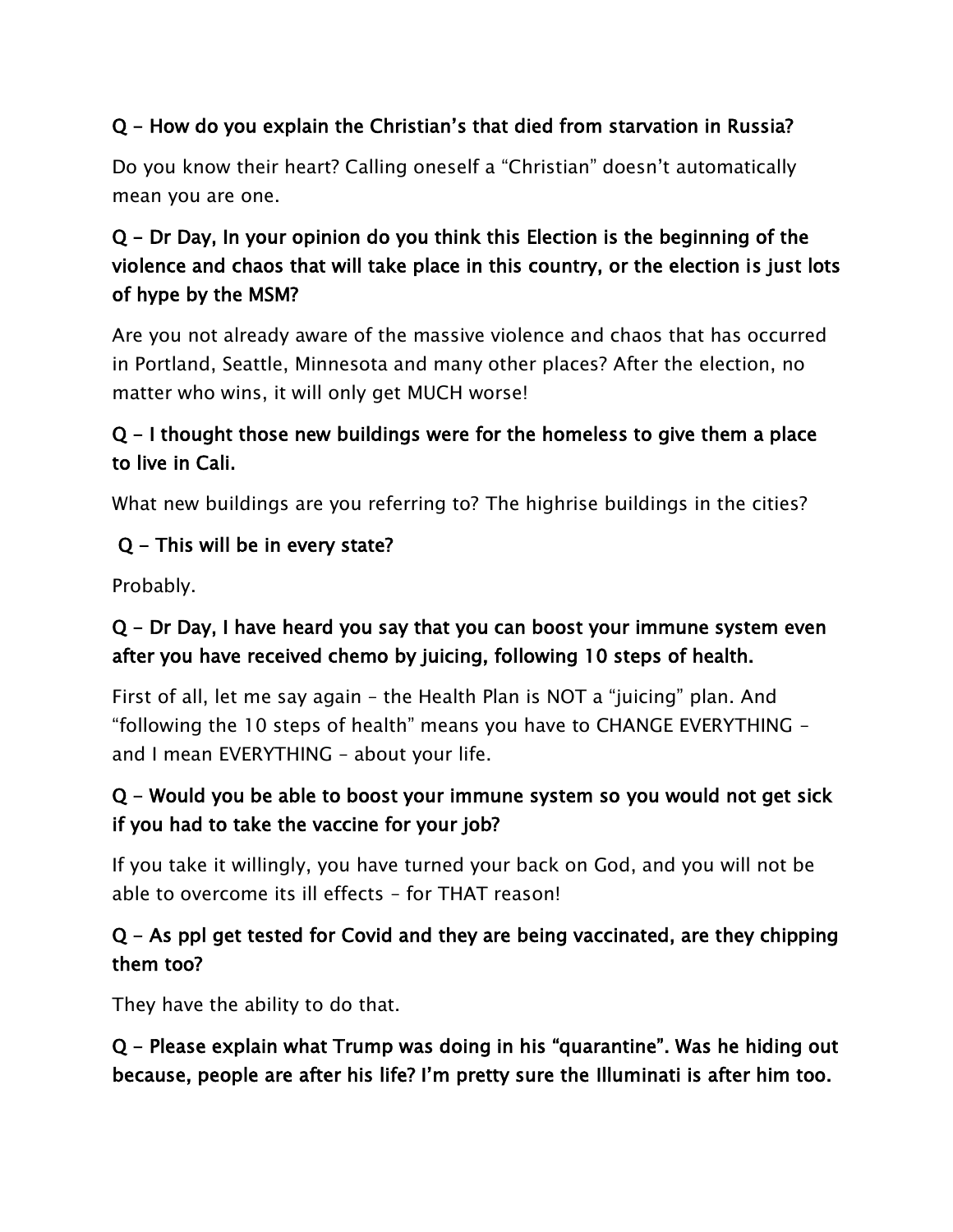I'm not sure how that's relevant to Revelation 18. Can you clarify that for me?

## Q - When do you think they will be taking things away (Bibles, our homes, us)?

I certainly don't know their exact time-line.

## Q - When do you think they will start to imprison us, enslave us or kill us?

They've been killing us for years: abortion, drug medications, illicit street drugs, chemotherapy, radiation, chemtrails, MSG, Aspartame, processed foods, wars, etc.

### Q - How much longer will we have some normalcy & some safety?

Again, I do not know their timeline? Can you tell me how it makes a difference to know precisely when that will happen?

## Q - Dr Day, you are mentioning now what happens to our bodies after we are redeemed. If you have been married 2X, is there any issue when we are all together? Issue meaning-no sexual interest, or jealousy. How will it be?

When the Sadducees asked Jesus this question, His response was: "You haven't been reading the Scriptures." Read Matt 22:23-30 for the answer to your questions.

## Q - Aren't we coming back not as people made of flesh but as spiritual beings?

No, we are NOT going to be ghosts. When Jesus was resurrected, He was flesh and bone, and was recognizable as a regular human being. THAT is our answer to how we will look after the resurrection.

## Q - I thought that we would be coming back as angels or something like that.

No. That's NOT what the Bible says. Again, look at Jesus when He came out of the tomb. His disciples recognized Him  $- -$  - in human form.

## Q - Why do we need food if we will be living forever?

Why not? Food is enjoyable to eat!

### Q - In other words, how can flesh and blood people live forever?

When they're perfect!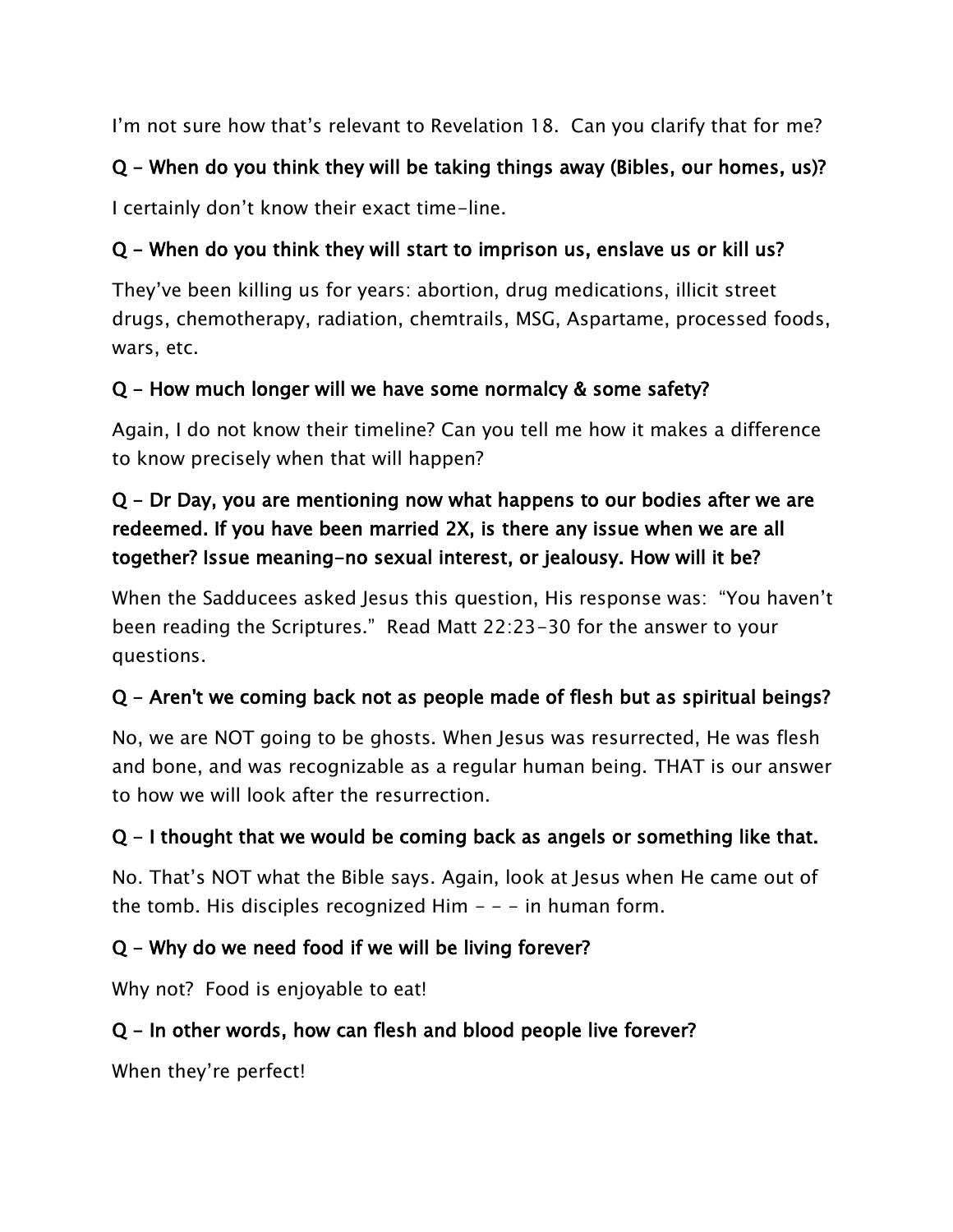### Q - Do you think that Trump or Kushner is the Meshiach that the Jews are "talking to"?

Why would it be either of them?

### Q - Dr Day, Would you take a moment and clarify the doctrine of devils? I don't understand

If you have my book, "Who Rewrote the Bible?" that is the topic of a whole chapter.

### Q - Dr Day, since we need to let Jesus make all decisions in our life can you give some guidance for business owners who have to make numerous decisions every day. How can we know that the decisions that we make every day are what Jesus wants us to do?

By diligently studying His Word every day, by keeping the Saturday Sabbath holy every week, by paying your tithe, by keeping the commandments, by doing all God asks us to do. Then He will open your mind to "all truth" and you will know how to do the right thing.

#### Q - Dr Day, where does it say in the Bible not to take the vaccine?

Rev 18:23 But you have to understand that text. I explain it in my book, "Who Rewrote the Bible?"

### Q - Dr. Day - Can you share your thoughts next week on 5G and how this may impact us as it continues to roll out globally?

We won't have time to do that. You can find that information on the internet.

### Q - And, any connection it has with the vaccine depopulation agenda which I am hearing?

Again, that information is available on the internet.

#### Q - Do we still have blood when God change us in a New creation or person?

After His resurrection, Jesus referred to Himself as "flesh and bone" and He could walk through walls. Clearly, He "ran on a different physiological system" than He did before His crucifixion.